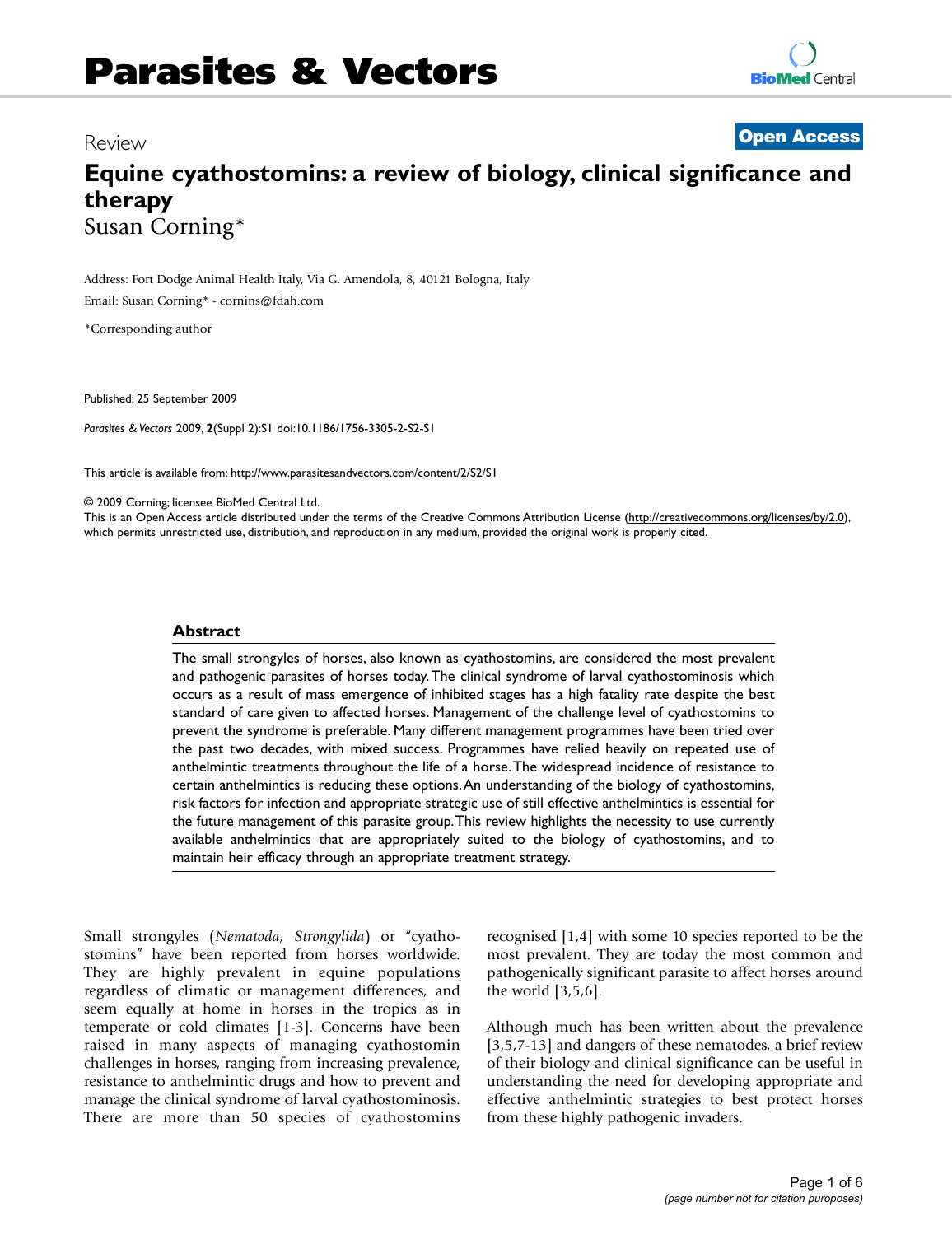



#### **Life-cycle and epidemiology**

Cyathostomins are commonly known as "small redworms" due to the fact that they are usually less than 2.5 cm in length, and sometimes appear more red than white in colour. Like many other nematodes, cyathostomins have a direct lifecycle, with no intermediate host.

A schematic description of the life cycle of cyathostomins is presented in Figure 1. Cyathostomins enter the intestine at the third larval stage (L3) which has developed from eggs passed through the faeces onto pasture land. Once ingested by the horse, they continue their maturation and, in a "fast" life cycle, new eggs may be passed in the faeces onto the pasture within 5-6 weeks. The rate of development from the first larval stage (L1) to L3 stage is directly proportionate to temperature: in warm weather, eggs can hatch and yield infective L3 in as little as 3 days. Once they reach the L3 stage, they become surrounded by a protective membrane, and can survive well even in freezing conditions, which means that they have the ability to remain on the pasture for a prolonged period. In the case of experimental infections, the development time of infections could be influenced by chilling the larvae, or by administering a trickle infection rather than a single infection. In the case of a single infection, the mean pre-patent period was 53 days with a range of 48 to 62 days, while with trickle infection the mean pre-patent period was 65 days with a range of 60 to 77 days [14].

Moreover, cyathostomins differ from other worm species in that the maturation of the early third larval stage (EL3) might be arrested for a prolonged period of time. After ingestion, the L3 ex-sheath and invades the mucosa of the large intestine. Once inside, the larval stages protect themselves by becoming encysted. In fact, up to 90% of encysted cyathostomins may become "inhibited" in their EL3 stage of development [4], and can remain within the intestinal wall for periods ranging from about 4 months to as long as 2 years.

The season during which inhibition occurs varies dependent on climate. In temperate climates accumulation of larvae will occur during the grazing season, the larvae will encyst during the cooler months of the year, and may emerge en-masse as the weather warms up in spring. The reverse timing is seen in tropical climates, where the most likely timing for inhibition is during the stressful, hot summer months, with larval emergence in autumn [15].

Therefore, small strongyles have the ability to survive both on the pasture and inside the horse for very long periods of time, and effective, sustainable management and treatment programmes need to take into consideration the climatic conditions and lifecycle.

The important epidemiological risk factors for infection with cyathostomins have been identified as age, season and time since last deworming [16]. Interestingly, access to grazing and shared grazing with other horses were only weakly associated with cyathostominosis.

#### **Species prevalence**

While the classification of small strongyle species of horses has been the subject of some discussion, there is general agreement that more than 50 species may be involved in parasitism of horses. Identification of species is usually performed on adult rather than larval stages, although in more recent times in vitro testing based on genotype has been developed [17].

Information is available on the most prevalent species of cyathostomins from a number of continents [3,5,7,9,18] and from differing climatic regions within continents. Often, cyathostomins were present in the majority of horses surveyed (>70% to 100%) with multiple species present in individual animals. The number of species ranged from a few to up to 26, but there was a remarkable similarity in the predominant species, regardless of geography. For example, *Cyathostomum catinatum, Cylicocyclus nassatus* and *Cylicostephanus longibursatus* were found to be amongst the most prevalent five species in France, Ukraine, US and Australia. *C. nassatus* was also common in Brazil. Other species that were widely recognized included *Cylicostephanus minutus, Cylicostephanus calicatus* and *Cyathostomum insigne.* Ambient temperature does not appear to be a significant factor in species distribution, as the mix of species reported from tropical and temperate climatic zones in Australia was very similar [3,9].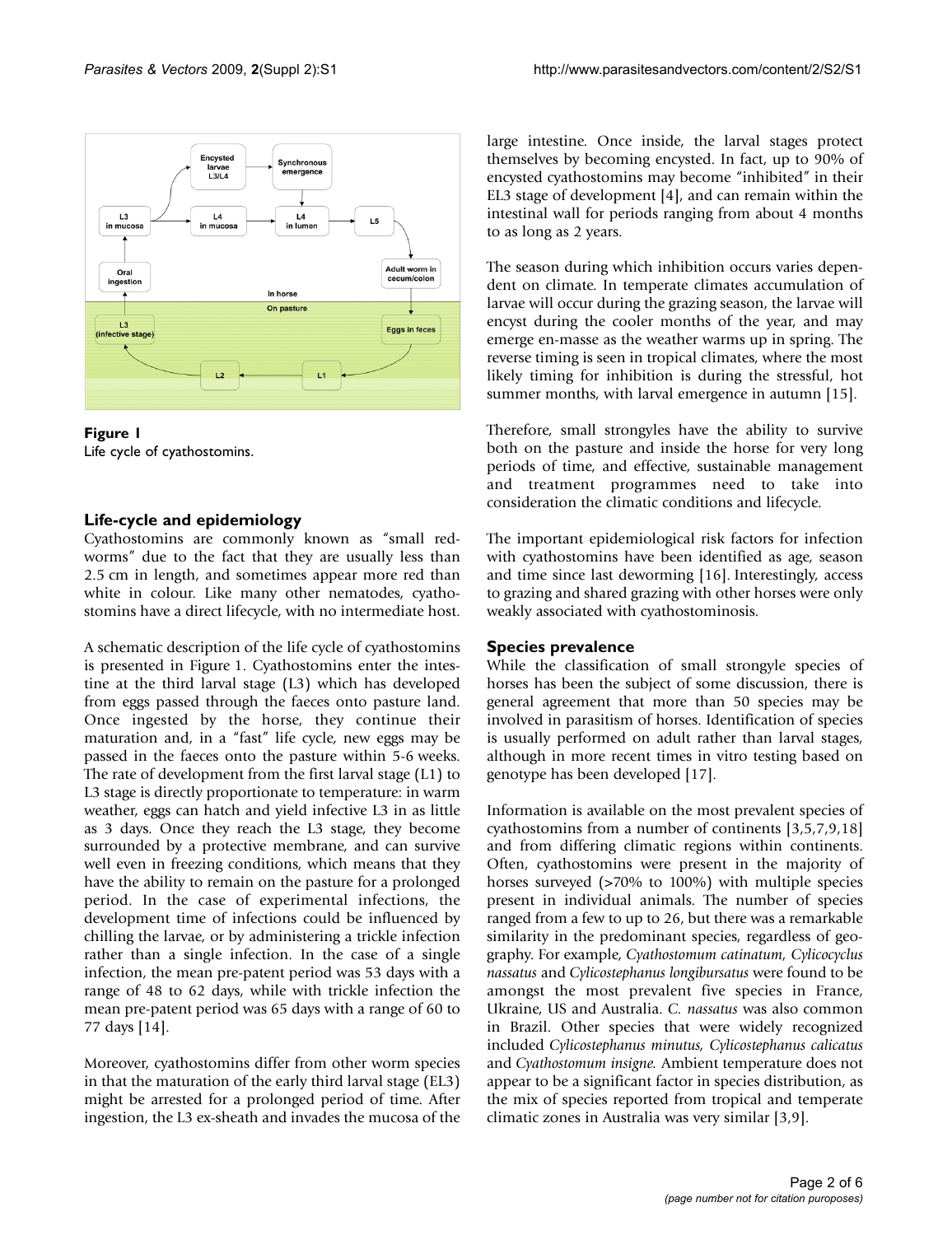Little is understood about the relative pathogenicity of individual species, or what determines the balance of species in any mixed population. Some species are known to predominantly reside in the colon, while others seem to prefer the caecum [19]. Little is also known about individual species' lifecycles in terms of patency period, although it has been reported that those species residing in the caecum appear later in the faeces than species residing in the colon [20].

## **Clinical significance**

Small strongyles also have a remarkable ability to be pathogenic to the horse from the moment that they enter its gut. In common with other nematodes, large numbers of adult worms may cause clinical symptoms such as lethargy, sudden weight loss, debilitation, and diarrhoea. However, cyathostomin larval stages can cause even more serious problems. At the start of their invasion, the exsheathed L3 may cause serious damage to the intestinal mucosa. Once at the encysted stage, tens of thousands of encysted larvae may literally cover the mucosa wall, severely damaging it and greatly reducing nutritional metabolism [5]. The wall of the cyst protects the larva, and thus it may be unaffected by conventional dewormers.

But the most devastating damage can arise from the developed L4 stage when it emerges from the cyst and continues its development to the adult stage in the intestinal lumen. This usually occurs in the late winter or early spring, when enormous numbers of larvae emerge into the gut lumen *en masse*. This condition, known as "larval cyathostominosis", can severely damage the gut wall, with a resultant diarrhoea, potentially serious colic, and a mortality rate as high as 50% [21-29]. Granulomatous colitis has also been reported associated with small strongyle larvae [30].

Although young horses are most vulnerable [6], it is important to note that there is a lifelong susceptibility to cyathostomins, and that they can cause clinical disease in any age of horse during any season [31]. Because cyathostomins can be pathogenic both at penetration into and emergence from the large intestinal mucosa, it is essential that both incoming and encysted larvae are effectively eliminated. In the case of the encysted cyathostomins, their potentially long arrested development may be influenced by a larger larval challenge dose and how many grazing seasons have been experienced [31].

## **Clinical and histo-pathological diagnosis**

Since the clinical signs and clinical pathology associated with cyathostomins are not specific and are similar to a number of other conditions, diagnosis can be challenging. However, a rapid diagnosis is a necessity if appropriate treatments are to be administered with due speed, as this can be a condition with high mortality. Unfortunately, many times a diagnosis may only be arrived *post mortem* [32]. Affected horses may be of any age and present with any of the following signs: chronic diarrhoea, oedema, anorexia, dullness, acute weight loss pyrexia [24,33]. Similarly haematology is not diagnostic.

A typical clinical picture includes neutrophilia, hypoalbuminaemia, hyperglobulinaemia, especially betaglobulin, all are findings that are consistent with a protein-losing enteropathy. Low total serum protein has been reported, as well as slightly high total protein [33,34], possibly a result of dehydration. Diagnosis based on clinical and haematological findings includes a horse presenting in poor condition with diarrhoea, a serum albumin concentration of less than 20 g/L and a ratio of albumin:globulin of less than 0.7. Such a case is very likely to be infected with adult and L4 stages of cyathostomins [35]. There may be anaemia with or without eosinophilia and/or lymphocytosis [22] One useful diagnostic finding is the presence of large numbers of cyathostomin larvae in faeces, but their absence does not necessarily rule out cyathostomins as a cause of the clinical condition [21,35].

Necropsy findings show inflammation of colon and/or caecum, in the acute stage there is marked mucosal hyperaemia, haemorrhage, congestion, ulceration or necrosis. In more chronic cases there may be only some mucosal thickening due to oedema, and irregular areas of congestion. Numerous small strongyle larvae can be seen in the mucosa on careful inspection. Transillumination using a powerful lights source from the serosal surface will aid their detection [21].

On histopathology, a cellular and inflammatory response will be seen including mixed populations of mononuclear cells, eosinophils and epithelial cells. The response may focus around the larvae in the submucosa, or may be more diffuse involving the mucosal lamina propria as well as the submucosa [21].

## **Current control measures**

Without a doubt, managing the level of small strongyle challenge, particularly the avoidance of the larval cyathostominosis syndrome, is the preferred path. Treatment of clinical cases can be protracted, difficult and unrewarding, with mortality rates of 40-70% reported even with aggressive treatment.

The plethora of publications describing possible control measures are a testament that control is difficult, that there is no one programme that can be used under all circumstances but that control practices need to be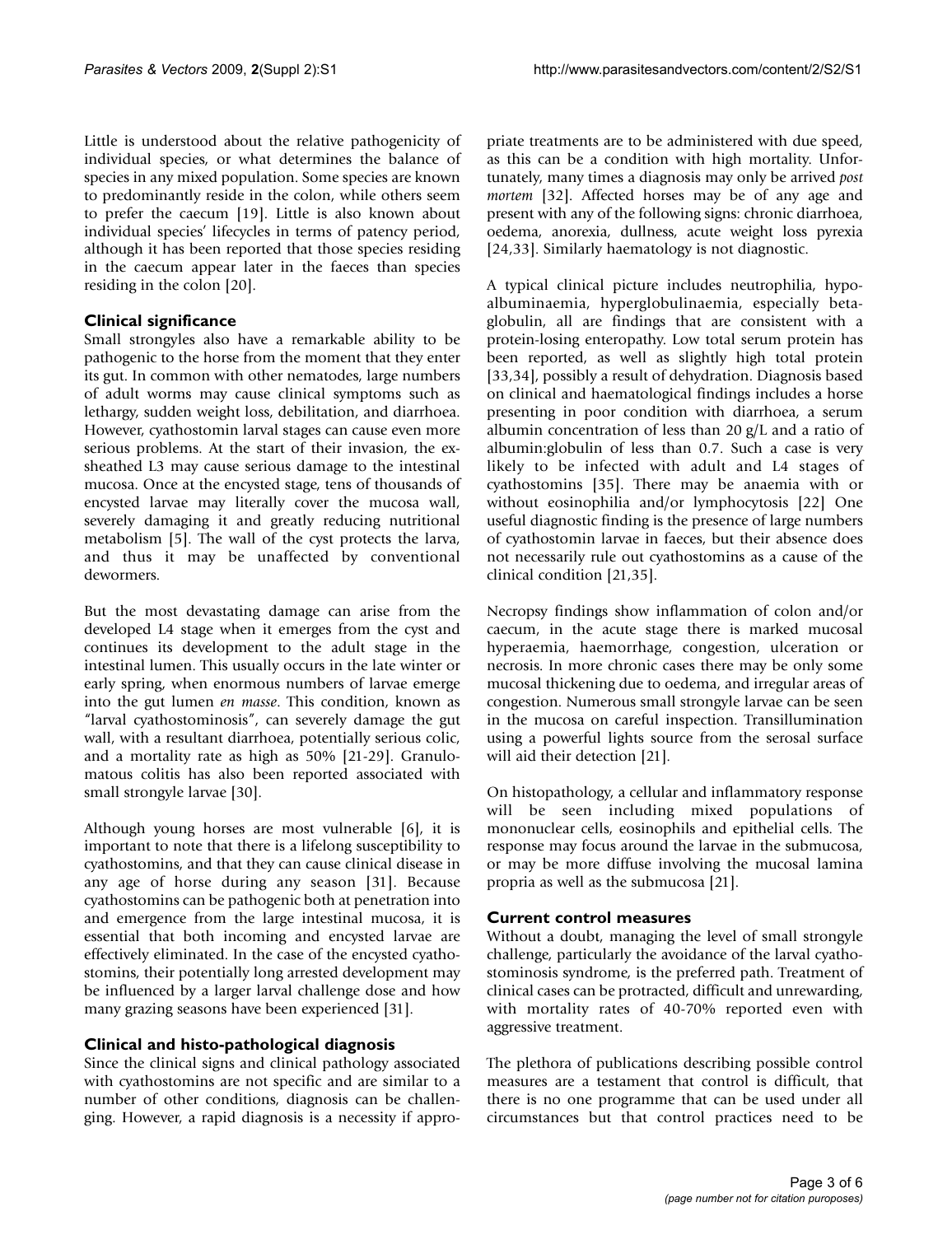tailored to individual horse farms and yards. Control measures inevitably involve the use of anthelmintics, however, the ever increasing prevalence of resistance adds another level of difficulty to designing appropriate control programmes.

It is therefore advisable to use an anthelmintic with a high efficacy that will substantially reduce larval pasture burdens, and one which is proven to be effective against encysted cyathostomins. It is only with the best weapons and an effective strategy that the challenge of combating these highly pathogenic invaders can be achieved.

Over the past 20 years, management of cyathostomins has relied heavily on the repeated use of anthelmintic drugs. Various drug treatment regimens have been recommended, often recommending set interval treatments without regard to drug properties, age of horses [36,37] or epidemiology of the cyathostomins, and attempts have been made to address better control strategies [38-43].

The objectives of effective control programmes should address measures to reduce the numbers of infective larvae on pastures and to reduce the number of anthelmintic treatments required to achieve this egg reduction as a means of delaying or avoiding drug resistance in the cyathostomin population [44].

There are three available drug classes for cyathostomin control in horses, the benzimidazoles such as fenbendazole and oxfendazole, the tetrahydropyrimidines which are the pyrantel salts, and the macrocyclic lactones (ML), ivermectin and moxidectin. All of these drugs have differing levels of efficacy, duration of activity and spectrum of stages of cyathostomins they control. The ML class of drugs has become ever more widely used due to their potency, spectrum of activity, relative safety, and as yet few reports of resistance.

In the case of fenbendazole, the recommended dose of 5 mg/Kg liveweight will control sensitive strains of adult and developing larval stages of small strongyles. For control of inhibited stages a daily dose of 10 mg/Kg liveweight for 5 consecutive days is recommended. Fenbendazole resistance has been recognised as being widespread in all major horse populations surveyed and use of this compound at either dosage regimen should be avoided where resistance occurs [45-51].

Treatment regimens with pyrantel salts have varied, and include recommendations for monthly treatments, or even daily administration which was adopted in horse operation the US for many years, although this programme did not find favour in other geographies.

Pyrantel salts are not effective against inhibited stages of small strongyles but will remove sensitive strains of adults. Resistance to pyrantel salts has been identified both in Europe and the US, but does not appear to be as widespread as resistance to benzimidazoles [52-57].

As a general caution, unless sensitivity has been demonstrated by a faecal egg count reduction test, use of benzimidazole or pyrantel based anthelmintics carries the risk that treatment will be ineffective [58-61].

The two compounds within the macrocyclic lactone group need to be considered separately due to significant differences in potency and spectrum. The first available ML for horse, ivermectin, is highly potent against adult stages, luminal larval stages and developing stages of larvae in mucosa, but has variable and low efficacy against inhibited stages, even when elevated doses (5X) are administered [62-64].

Moxidectin, in addition to having high efficacy against all cyathostomin stages given as a single dose at a rate of 0.4 mg/Kg liveweight [62-66] also provides persistent activity against re-infection by small strongyles [67], resulting in a long egg re-appearance interval. The required re-treatment interval with moxidectin is longer than that for other anthelmintics allowing less frequent treatment and less selection for resistance [44,57,68-75].

The effects of removal of luminal stages of parasites on emergence of inhibited stages, whether by anthelmintic treatment or natural expulsion, must also be taken into account when designing new approaches to cyathostomin control programmes [76]. Another factor of importance to clinicians is the consequence of killing the inhibited stages, as it has been reported that the die-off of these stages following fenbendazole treatment results in severe inflammation of the mucosa of the colon. In the same study, inflammation was not seen subsequent to the elimination of these stages using moxidectin [77].

#### **Conclusion**

We are fortunate that the last two decades have seen a large body of research, information and understanding of the complex issues surrounding the life cycle, clinical significance and control of small strongyles in horses. We have the opportunity to apply this knowledge to develop better control programmes than have been implemented in the past.

Monahan summed the situation well by stating in 2000: "Rote memorization of treatment schedules and antiparasitic drugs without understanding the biology of the worms to be controlled concedes any intellectual advantage to the worms" [44].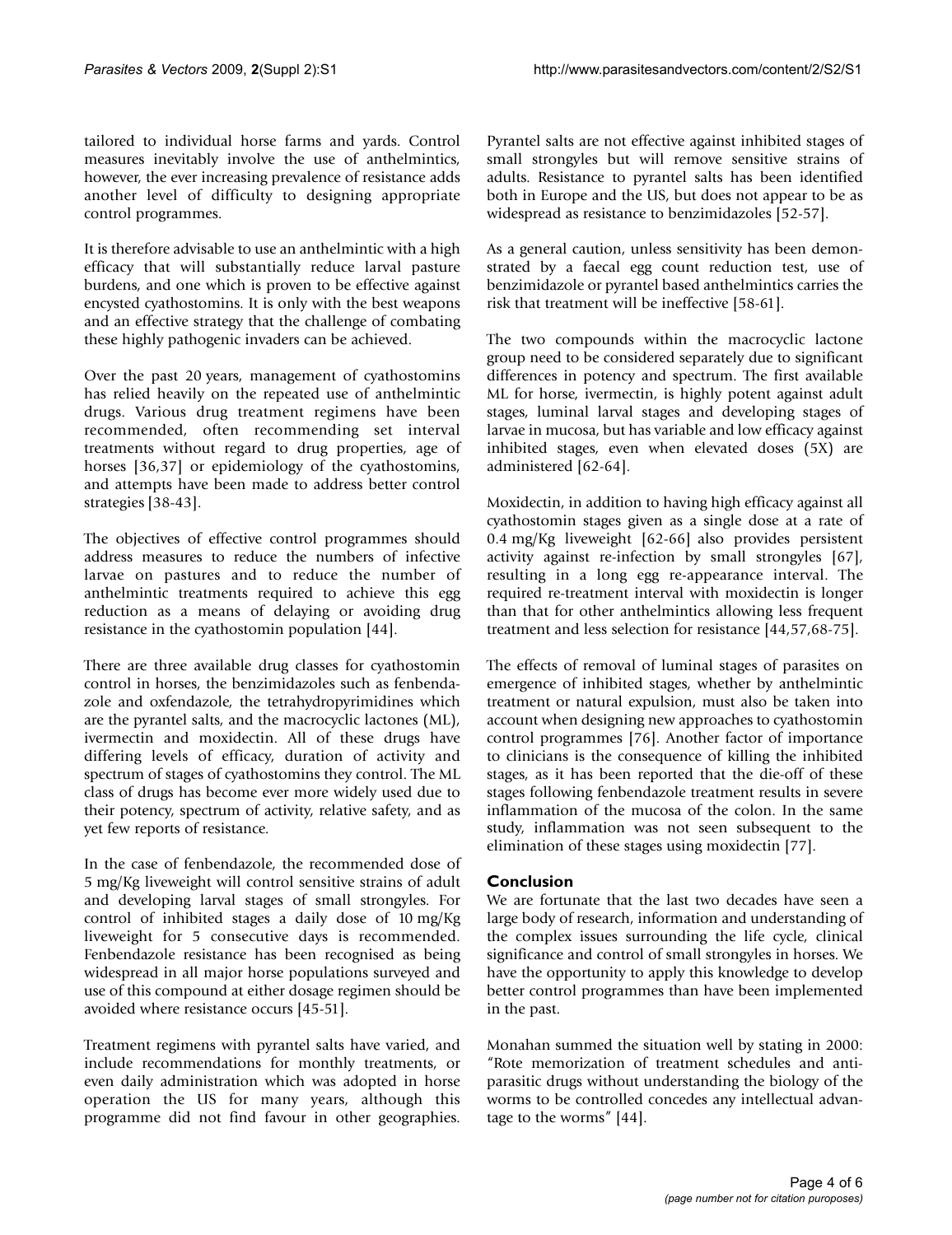#### **Competing interests**

The author declares no conflicting interests in the preparation or content of this review.

#### **Acknowledgements**

This article is published as part of *Parasites & Vectors*Volume 2 Supplement 2, 2009. This supplement includes the Proceedings of the "Workshop on equine cyathostomins, the most important parasitic helminth of horses: epidemiology, clinical significance, drug resistance and control" that was held at the University of Teramo, Italy on 20th May, 2009. Additional articles cover other equine nematode parasites, new developments in diagnostic techniques and proposals for more effective sustainable control programmes. The full contents of this supplement are available online at http://www.parasitesandvectors.com/supplements/2/S2.

Publication of this supplement has been sponsored by Fort Dodge Animal Health.

## **References**<br>L. Lyons E.

- 1. Lyons E, Tolliver S, Drudge J: **Historical perspective of cyathostomes: prevalence, treatment and control programs**. *Vet Parasitol* 1999, **85:**97-112.
- 2. Smets K, Shaw D, Deprez D, Vercruysse J: **Diagnosis of larval cyathostominosis in Belgium**. *Vet Rec* 1999, **144:**665-668.
- 3. Mfitilodze M, Hutchinson G: **Prevalence and abundance of equine strongyles (Nematoda: Strongyloidea) in tropical Australia.** *J Parasitol* 1990, **76:**487-494.
- 4. Proudman CJ, Matthews JB: **Control of Intestinal Parasites in Horses.** *In Practice* 2000, **22:**90-97.
- 5. Collobert-Laugier C, Hoste H, Sevin C, Dorchies P: **Prevalence, abundance and site distribution of equine small strongyles in Normandy, France**. *Vet Parasitol* 2002, **110:**77-83.
- Love S, Murphy D, Mellor D: Pathogenicity of cyathostome **infection.** *Vet Parasit* 1999, 85:113-122.
- 7. Souto-Maior M,Alves L, Mota R, Carvalho-Junior G, Barbosa C: *AAVP Proceedings 45th Annual Meeting,* p 36.
- 8. Herd R: **The changing world of worms: The rise of the cyathostomes and the decline of** *Strongylus vulgaris. The Compendium for Continuing Education of the Practicing Veterinarian - Equine* 1990, p732-736.
- 9. Bucknell D, Gasser R, Beveridge I: T**he prevalence and epidemiology of gastrointestinal parasites of horses in Victoria,Australia**. *Int J Parasitol* 1995, **25:**711-724.
- 10. Linc E, Hoglund J, Ljungstrom B, Nilsson O, Uggla A: **A field survey on the distribution of strongyle infections of horses in Sweden and factors affecting faecal egg counts**. *Equine Vet J* 1999, **31:**68-72.
- 11. Peregrine A, McEwen B, Bienzle D, Kock T, Weese J: **Larval cyathostominosis in horses in Ontario: An emerging disease.** *Can Vet J* 2006, **47:**80-82.
- 12. Chapman M, French D, Klei T: **Gastrointestinal helminths of ponies in Louisiana: A comparison of species currently prevalent with those present 20 years ago.** *Journal of Parasitology* 2002, **88:**1130-1134.
- 13. Lyons E, Swerczek T,Tolliver S, Bair H, Drudge J, Ennis L: **Prevalence of selected species of internal parasites in equids at necropsy in central Kentucky**. *Vet Parasitol* 2000, **92:**51-62.
- 14. Love S, Duncan J: **Development of cyathostome infection of helminth naïve foals.** *Equine Vet Journal* 1992, **Suppl 13**:93-98.
- 15. Baudena M, Chapman M, French D, Klei T: **Seasonal development and survival of equine cyathostome larvae on pasture in south Louisiana.** *Vet Parasitol* 2000, **88:**51-60.
- Von Samson-Himmelstjerna G, von Witzendorff C, Sievers G, Schneider T: **Comparative use of faecal egg count reduction test, egg hatch assay and beta-tubulin codon 200 genotyping in small strongyles (cyathostominae) before and after benzimidazole treatment**. *Vet Parasitol* 2002, **108**:227-235.
- Traversa D, Iorio R, Klei T, Kharchenko V, Gawor J, Otranto D, Sparagno O: **New method for simultaneous species-specific identification of equine strongyles (nematode, strongylida) by reverse line blot hybridization.** *Journal of Clinical Microbiology* 2007, **45:**2937-2942.
- 18. Dvojnos G, Kharchenko V: **Morphology and differential diagnostics of parasitic larvae of some strongylidae nematode of horses.** *An Parasitol*, 1990, **31**:15-28.
- 19. Reinemeyer C, Herd R, Gabel A: **Distribution of adult and larval cyathostomes in helminth naïve foals after primary infection.** *Equine Vet Journal* 1988, **20:**296-297.
- 20. Kuzmina T, Kharchenko V, Starovir A, Dvojnos G: **Analysis of the strongylid nematodes (Nematoda: Strongylidae) community after deworming of brood horses in Ukraine.** *Vet Parasitol* 2005, **131:**283-290.
- 21. Abbott E: **Larval cyathostomosis: The disease, its diagnosis and treatment.** *Equine Practice* 1998, **20:**6-7.
- 22. Giles C, Urquhart K, Longstaffe J: **Larval cyathostomiasis (immature trichonema-induced eneteropathy): A report of 15 clinical cases.** *Equine Vet Journal* 1985, **17:**196-201.
- 23. Love S: **Parasite-associated equine diarrhea.** *The Compendium* 1992, **14:**642-648.
- 24. Lyons E, Swerczek T, Tolliver S, Drudge J, Stamper S, Grandstrom D, Holland R: **A study of natural infections of encysted small strongyles in a horse herd in Kentucky.** V*et Med* 1994, 1146- 1155.
- 25. Mair T: **Outbreak of larval cyathostomiasis among a group of yearling and two year old horses.** *Vet Record* 1994, **135:**598-600.
- 26. Mair T, Pearson G: **Multifocal non-strangulating intestinal infarction associated with larval cyathostomiasis in a pony.** *Equine Vet J* 1995, **27:**154-155.
- 27. Matthews A, Morris J: **Cyathostomiasis in horses.** *Vet Record* 1995, **136:**52.
- 28. Reilly G, Cassidy J,Taylor S: **Two fatal cases of diarrhea in horses associated with larvae of small strongyles.** *Vet Record* 1993, **132:**267-268.
- 29. Vitellozzi G, Fioretti D: **Gross and histopathological findings in the large intestine of healthy slaughter horses and their correlation with cyathostome infection.** *Acta Medica Veterinaria* 1991, **37:**159-170.
- 30. Chapman M, French D, Taylor H, Klei T: **One season of pasture exposure fails to induce a protective resistance to cyathostomes but increases numbers of hypobiotic thirdstage larvae.** *Journal of Parasitology* 2002, **88:**678-683.
- 31. Jasko D, Roth L: **Granulomatous colitis associated with small strongyle larvae in a horse.** *JAVMA* 1984, **185:**553-554.
- 32. Kelly J, Fogarty U: **Outbreak of larval cyathostomiasis on a thoroughbred stud farm.** *Irish Veterinary Journal* 1993, **46:**133-136.
- 33. Love S, Mair T, Hillyer M: **Chronic diarrhea in adult horses: a review of 51 referenced cases.** *Vet Record* 1992, **130:**217-219.
- 34. Love S, Escala J, Duncan J, McLean J: **Studies on the pathogenic effects of experimental cyathostome infections in ponies.** *Proceedings of Sixth International Conference, Equine Infectious Diseases* 1991, p149-155.
- 35. Smets K, Shaw D, Deprez J, Vercruysse J: **Diagnosis of larval cyathostominosis in horses in Belgium.** *Vet Record* 1999, **144:**665-668.
- 36. Herd R, Gabel A: **Reduced efficacy of anthelmintics in young compared with adult horses.** *Equine Vet Journal* 1990, **22:**164-169.
- 37. Matthee S: **Anthelmintic treatment in horses:The extra-label use of products and the danger of under-dosing.** *Journal of the South African Veterinary Medical Association* 2003, **74:**53-56.
- 38. Paul J: **Optimal internal parasite control for horses with emphasis on larval cyathostomosis.** *Large Animal Practice* 1999, **20:**33-36.
- 39. Reinemeyer C: **Equine small strongyles: Unanswered questions.** *The Compendium – Equine Forum* 1992, p 816-819.
- 40. Heile C, Schein E: Strategic **parasite control in horses: an overview, Part 1, endoparasites.** *Praktische Tierartz* 2004, **85J:**890-897.
- 41. Herd R: **Equine parasite control problems associated with intensive anthelmintic therapy.** *Equine Veterinary Education* 1990, **2:**41-47.
- 42. Hutchens D, Paul A, DiPietro J: **Treatment and control of gastrointestinal.** *Vet Clin North Amer Equine Pract* **15:**561-563.
- 43. Uhlinger C: **Equine small strongyles: Epidemiology, pathology and control.** *Compendium on Continuing Education for the Practicing Veterinarian* 1991, **13:**863.
- 44. Monahan CJ: **Anthelmintic Control Strategies for Horses.** *Companion and Exotic Animal Parasitology* 2000. International veterinary Information Service www.ivis.org.